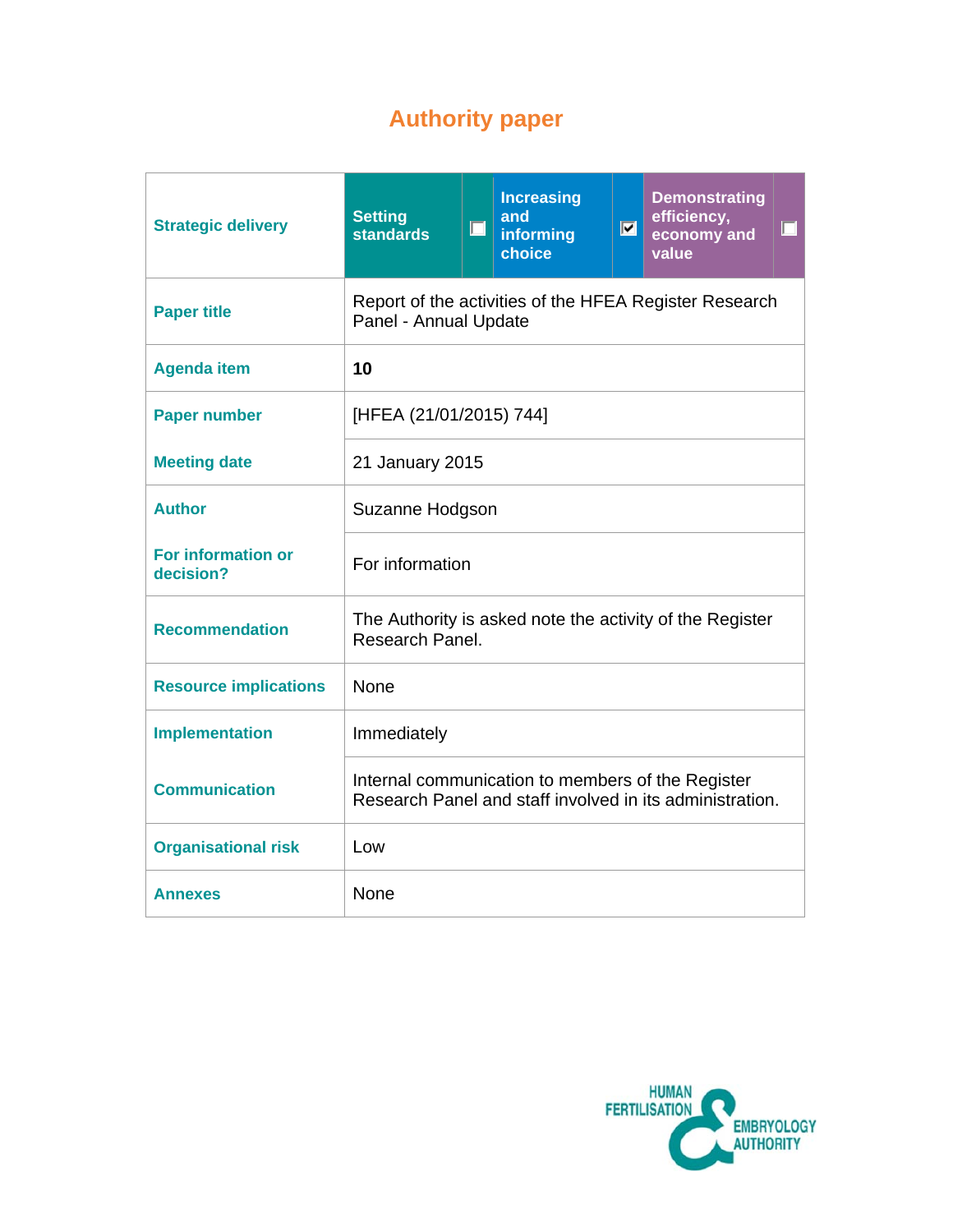# **1. Authority oversight**

- 1.1. The HFEA Register Research Panel (RRP) was set up in 2010 after the law changed to allow the disclosure to external researchers of patients' identifying information. Since it was established seven studies have been approved, two of which have now been published in peer reviewed journals. The Authority remains the statutory Oversight Committee and therefore has a duty to exercise oversight of the work of the RRP. This paper fulfils this statutory requirement and has one main purpose:
	- To report on the work of the Panel since November 2013

# **2. Register Research Panel activity since November 2013**

- 2.1. Since the last report in November 2013, the Panel has received no new applications, but is expecting two in the next few months. The Panel has sat on two occasions, in September and November 2014 to discuss whether further support can be provided to an ongoing piece of work. Staff have continued to meet and correspond with prospective researchers.
- 2.2. A new Memorandum of Understanding between the RRP and the Health Research Agency Confidentiality Advisory Group has been signed and will be published on the HFEA website in due course.
- 2.3. No appeals against RRP decisions have been received so there has not yet been a need to convene the Register Research Review Panel.

# **3. Update on studies approved in previous years**

3.1. The approval of these studies was previously reported to the Authority; this is an update on their progress.

## **Cancer risk in children born after IVF/ICSI (approved 2010)**

- 3.2. The results of this study were presented to the Authority in September 2013 by Professor Alastair Sutcliffe and were subsequently published in the New England Journal of Medicine in November 2013. The study found that there was no increase in the overall risk of cancer among children born after assisted conception. While there were increased risks of two rare types of cancer (hepatoblastoma and rhabdomyosarcoma) the absolute risks were small and these types of cancer have been linked to low birth weight.
- 3.3. This is a hugely important piece of work, robustly answering a question which we know has long concerned patients.
- 3.4. The study, which won the Clinical Science Award at ESHRE 2013, can be read in full here: http://www.nejm.org/doi/full/10.1056/NEJMoa1301675.

## **Cancer risk and mortality in women after IVF (approved 2010)**

3.5. The analysis of the data provided by the HFEA is on going, and the results of this study should be published this year.

## **Mortality and general health in children born after IVF (approved 2012)**

3.6. The study, merged from two separate applications, has full approval from the RRP but is awaiting internal approval from the HSCIC (who are performing the matching, and have had a backlog recently) before matching can start. This is

## **Report of the activities of the HFEA Register Research Panel - Annual Update**